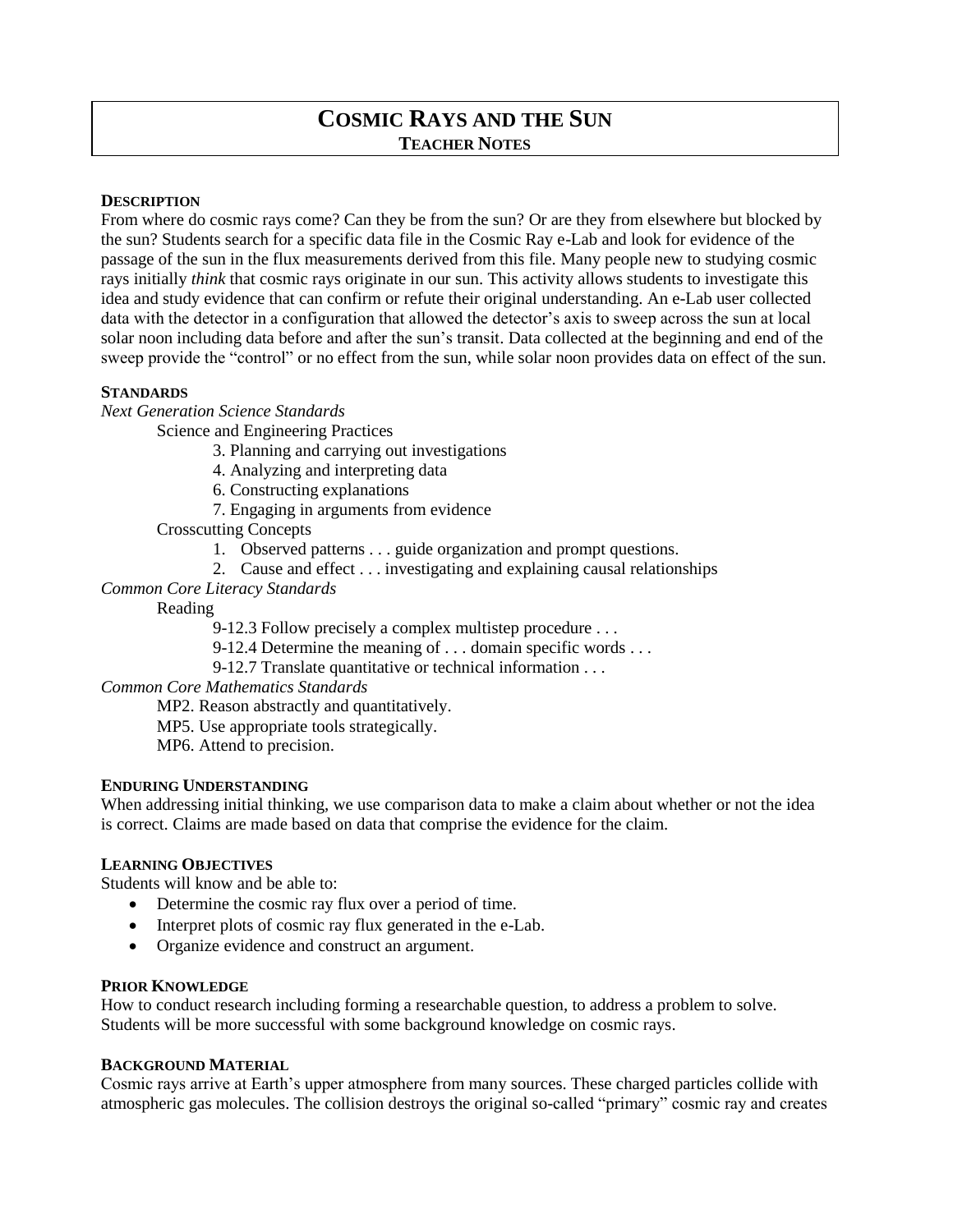a number of short-lived "secondary" cosmic rays. This activity allows students to look for a difference in the arrival rate of the secondaries when the sun is directly overhead the detector. It allows them to see how much the sun can contribute to (or block) the passage of these particles.

## **IMPLEMENTATION**

Where do cosmic rays come from? Introduce the activity by noting that many people think cosmic rays come from the sun. Is the sun a major contributor to muons detected by our classroom detectors? How would we test that idea? Have students get in groups, find out what they think, and ask them to develop a hypothesis about their ideas. Review how to get the data from the e-Lab and provide the information below about the data they will need. They will gain experience using the e-Lab—searching for data and performing a flux study—to see if the passage of the sun through the detector makes any difference in the arrival rate of the muons.

The students who collected the data set up their detector so that it pointed to the spot on the sky that the sun would pass through at local noon. This arrangement allowed the detector to sample the sky before, during and after the sun passed through the "beam." Students can study the flux plots to see if there is a difference around the time of local solar noon.

Here are some important details about the data collection protocol:

|                                     | Location of detector: Cowley College, Arkansas City, Kansas |
|-------------------------------------|-------------------------------------------------------------|
| DAQ ID:                             | 6202                                                        |
| Longitude of detector: 97:02.5347 W |                                                             |
| Latitude of detector:               | 37:03.6826 N                                                |
| Dates:                              | April 24-29, 2014                                           |
| Local solar noon:                   | $\sim$ 17.30 UTC for the dates in question                  |

You can provide the time of local noon to the students or ask them to determine it. Here is a useful tool: [http://aa.usno.navy.mil/data/docs/RS\\_OneDay.php](http://aa.usno.navy.mil/data/docs/RS_OneDay.php)

The arrangement of the detector in this study allowed it to "see" about 5° of the sky. The angular diameter of Sun from Earth is about 0.5°. You might ask the students to calculate how long it takes for the sun to move through the viewing area. There are three counters at WC 00 2F, and the first and last counters are separated at 3 m. They could look for any effect in the flux that has a similar duration. You might also recall that Sun is 8 light-minutes from Earth, and these particles are traveling slightly less than the speed of light. The students should discuss whether that has any effect on what they expect to see.

### **CLAIMS, EVIDENCE & REASONING**

Students can easily test their answer to the question about passage of the sun and its effect on the arrival rate of muons. There are three possible answers to the question. They look something like this:

- 1. Passage of the sun increases the muon flux in the detector.
- 2. Passage of the sun has no measurable effect on the muon flux in the detector.
- 3. Passage of the sun decreases the muon flux in the detector.

One of these statements—or their equivalents—is the student *claim*.

Plots of the flux around solar noon are *evidence* for their claim. Students present their evidence by stating what the plot shows. It is NOT sufficient to refer to the plot with no explanation. Interpreting those plots provides the *reasoning* that supports their claim.

### **ASSESSMENT**

In order to test the extent to which the students have either confirmed or refuted their claim, they should answer the question: "Does the passage of the sun through the detector make any difference in the arrival rate of the muons?" What would you tell people who think that cosmic rays originate from our sun? What evidence and reasoning would you provide to support your claim?